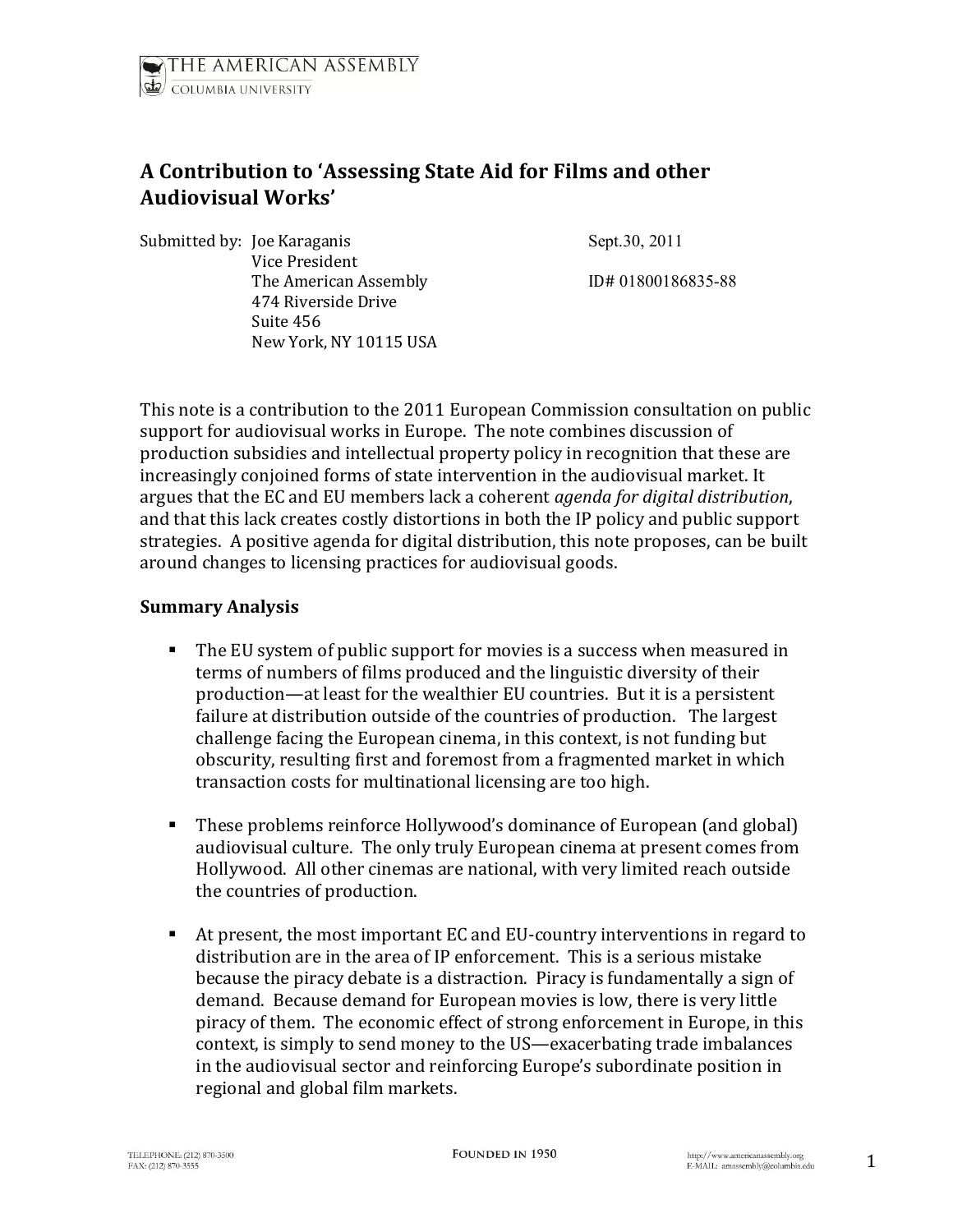THE AMERICAN ASSEMBLY COLUMBIA UNIVERSITY



• The tweaking of funding structures or territorialization requirements is unlikely to improve this situation. The European audiovisual sector will become competitive only if it changes how it reaches (and builds) larger regional and global audiences. The digital transition provides the context for this change.

#### **Recommendations**

- **Promote a shift toward collective licensing practices for the audiovisual** sector. Although there are several proposals for doing so, this note suggests creating a one-stop shop via a (voluntary) grants program to producers for the transfer of rights management to a new EU-wide organization. If producers feel that they can better manage their rights themselves, they need not participate in the program.
- Modernize how public funding agencies conceive their mission, with an emphasis on much wider and cheaper distribution of EU movies. We propose:
	- Making public funding contingent on *[creative commons commercial](http://creativecommons.org/licenses/by-nd/3.0/)  [use licensing](http://creativecommons.org/licenses/by-nd/3.0/)* of the work after an initial period of commercial release (provisionally, five years). The CC license would allow works to circulate at no cost, without requiring permission from the rightsholder.
	- Allowing production companies to buy out of this clause if they choose to do so (notably if a film is a hit) by paying back the funding agency.
- Scale back EC and member country efforts against *non-commercial* file sharing. Such efforts come at growing economic and political cost with no measurable benefits.

Collectively, these measures are designed to:

- Dramatically increase the legal availability of European film in international markets, allowing producers to focus on building audiences and creating a feedback loop between international reception and production.
- Slowly defuse the anxiety around piracy (as there are no starving auteurs with violated rights at the end of this process—only well fed ones).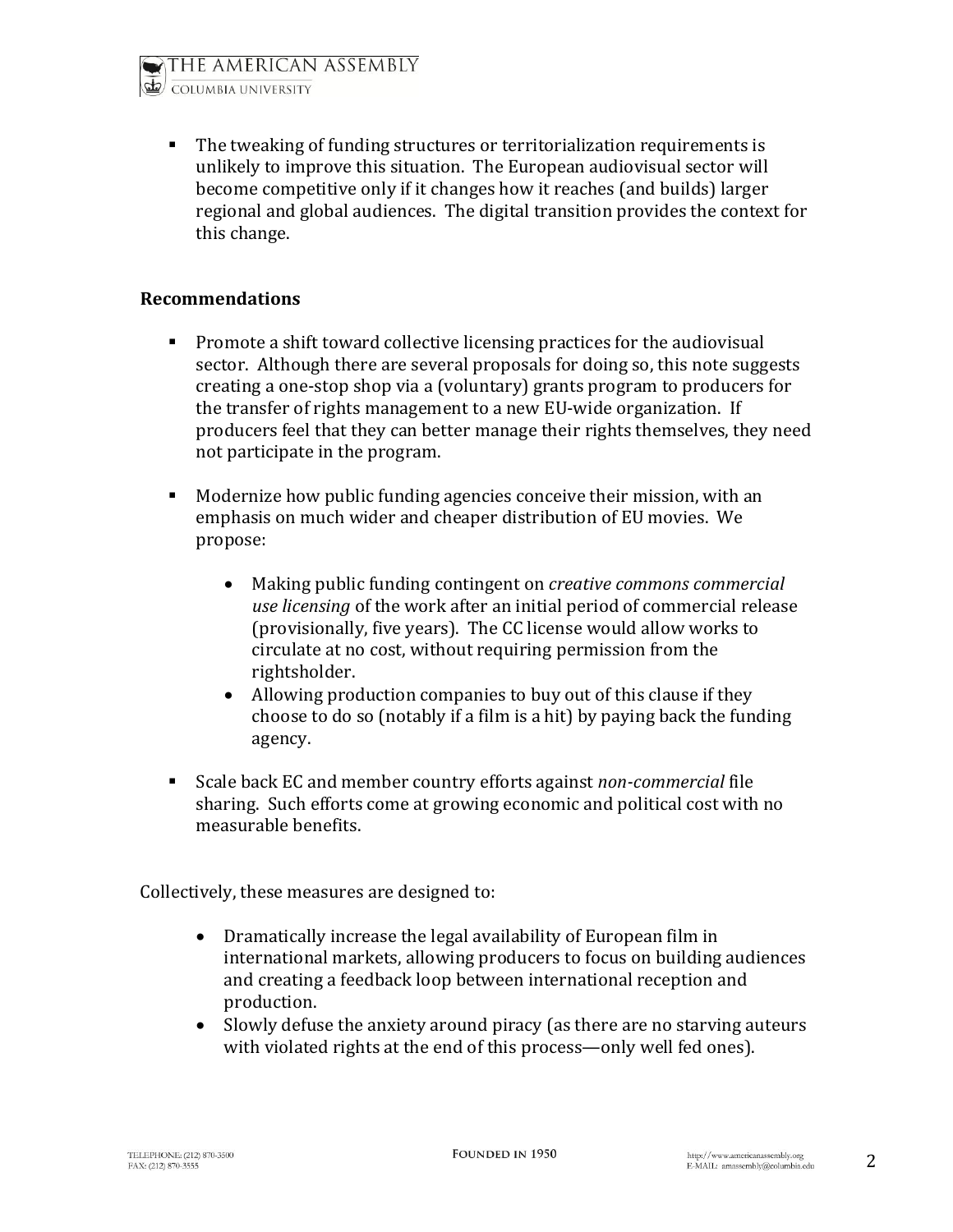COLUMBIA UNIVERSITY

- Create a probably permanent competitive advantage over Hollywood in regard to international transaction and licensing costs (for most work, after five years, the cost falls to zero).
- Provide an ex-post way out of the public funding of blockbusters (while protecting small market films and riskier productions).
- Provide a clearer sense of the public funding mission in the digital era: to maximize not only the production of culture, but also the ability to experience and enjoy it. Public funding should maximize public utility.

These changes would represent a major shift in the strategies of public support for the audiovisual sector. Properly constructed, they need not represent a decrease in the revenues of that sector—and indeed would provide a massive opportunity to build new audiences and associated revenue streams. Because the current model has many beneficiaries, such steps would be politically difficult. But it seems clear that absent this or some similar shift toward greatly expanded distribution, the European audiovisual sector will remain a marginal, nationally-bounded enterprise and audiovisual policy will devolve further into an intra-EU competition for Hollywood productions. The latter phenomenon is what I describe as The Curse of Harry Potter, in reference to the UK tax breaks created in 2005 to keep Warner Bros from taking Harry Potter production to the Czech Republic. It is time to lift the curse.

#### **Contents**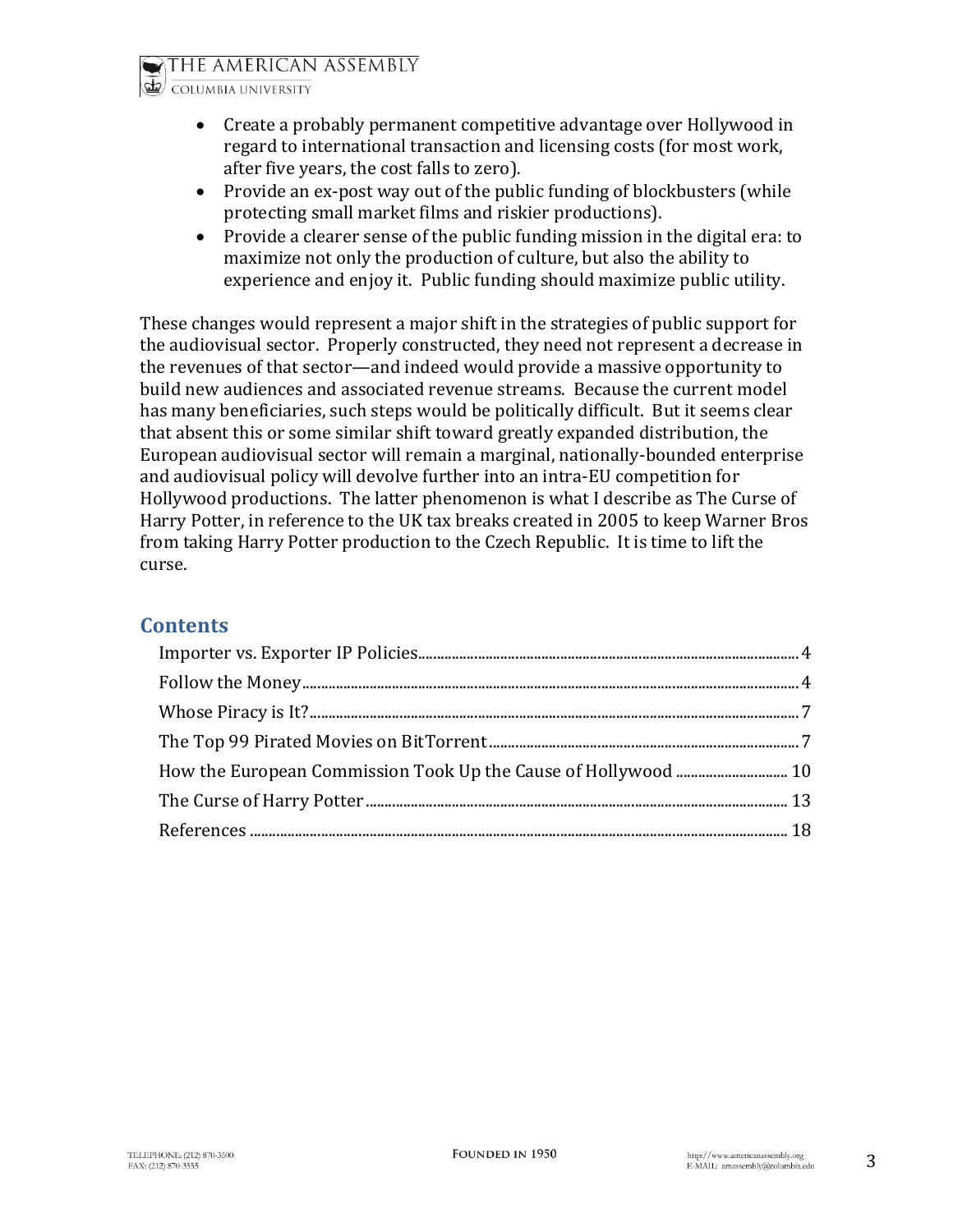# <span id="page-3-0"></span>**Importer vs. Exporter IP Policies**

Most of the time, the international politics of intellectual property law are relatively easy to follow: countries that are large exporters of intellectual property usually favor stronger international IP agreements that help exploit international markets. Countries that are large importers of IP, in contrast, generally favor lower levels of IP protection that minimize the outflow of royalties, licensing fees, and other payments for foreign-owned products and technologies--whether software, drugs, movies, or books. Whatever other rhetorics are in play, from the rights of authors to the right to development, political positions usually line up with those underlying incentives.

The turn toward the use of trade agreements to set IP obligations—from the early bilateral agreements of the 1980s to the WTO's TRIPS agreement in the early 1990s—more or less formalized this instrumental approach to IP law. Trade agreements, at the end of the day, are about economic deals—not morality or even fairness. It is for this reason that we should take an instrumental view of the European Commission's position on IP rights and enforcement. Over the past two decades, the EC has been a very active proponent of higher IP standards and stronger enforcement, from the ACTA agreement, to the upcoming revision to the Enforcement Directive, to the recent extension of copyright on recordings. Let's ask the obvious question: why?

#### <span id="page-3-1"></span>**Follow the Money**

Piracy's ostensible impact on audiovisual markets is the driving force behind the EC and wider EU push on enforcement. Media piracy—not counterfeits—are why EU governments are undertaking major changes to the emerging digital infrastructure of public life, including Internet surveillance, '3-strikes' disconnection laws, public and private censorship of websites, and a host of other measures.

So where do the EU's economic interests lie? The numbers tell a striking story:

 According to the World Bank, Europe's audiovisual imports exceed its exports by a ratio of around 4-1. In 2008, Europe (EU 27) imported roughly \$14.7 billion in audiovisual and related services (basically, licenses for movies, TV, radio, and sound recording). In contrast, it exported about \$3.9 billion, for a net trade deficit of \$10.8 billion (World Trade Organization 2010:156)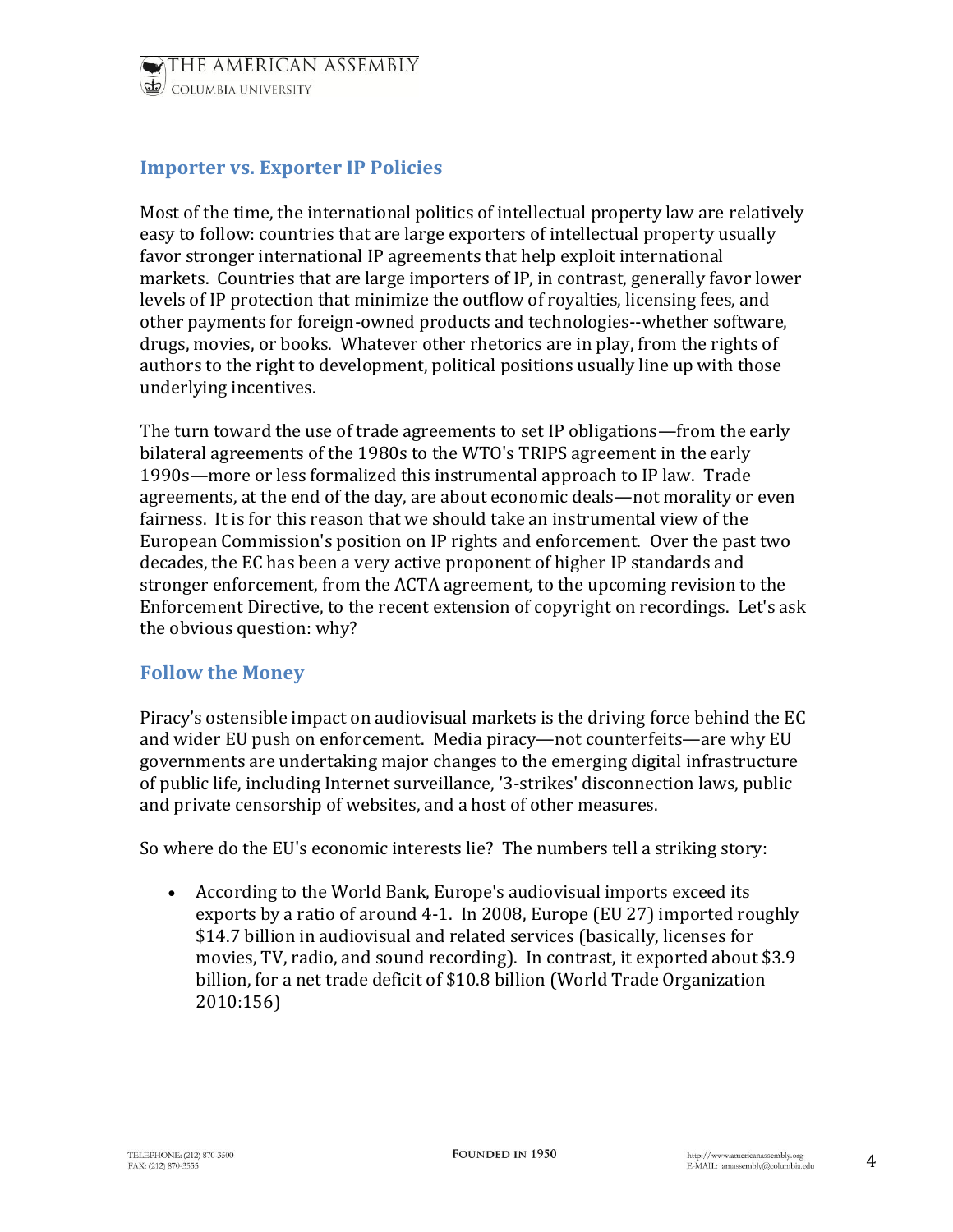

COLUMBIA UNIVERSITY

- About 56% of those imports (\$8.35 billion) come from the US. The EU, in turn, exports about \$1.7 billion to the US, resulting in a net negative trade balance of around \$6.65 billion. This does not include software licenses, where US companies monopolize larger parts of the European consumer and business markets.
- The US, in contrast, is a large net exporter of audiovisual goods, with roughly \$13.6 billion in exports and \$1.9 billion in imports.

For countries or regions that are net importers of copyrighted goods, higher IP standards and stronger enforcement will result in increased payments to foreign rights holders. Because the US dominates European audiovisual markets, stronger enforcement in these areas is, in practice, enforcement on behalf of Hollywood.

This is the model at its simplest. In practice, this story is more complicated. The vast majority of European audiovisual production services domestic or intra-European consumption. Exports from European countries to each other significantly outweigh exports outside the EU (by about 50%). Won't stronger IP laws and enforcement capture more benefits for European industry? Probably, but these should not be confused with overall benefits to the European economy.

We describe this distinction in our recent report on *Media Piracy in Emerging Economies*:

Domestic piracy may well impose losses on specific industrial sectors, but these are not losses to the larger national economy. Within a given country *[or in this case, region]*, the piracy of domestic goods is a transfer of income, not a loss. Money saved by consumers or businesses on CDs, DVDs, or software will not disappear but rather be spent on other things—housing, food, other entertainment, other business expenses, and so on. These expenditures, in turn, will generate tax revenue, new jobs, infrastructural investments, and the range of other goods that are typically cited in the loss column of industry analyses.

To make a case for national economic harms rather than narrower sectoral ones, the potential uses of lost revenue need to be compared: the foregone investment in the affected industries needs to represent a better potential economic outcome than the consumer surplus generated by piracy (Sanchez 2008). The net impact on the economy, properly understood, is the difference between the value of the two investments. Such comparisons lead into very complicated territory as marginal investments in different industries generate different contributions to growth and productivity. There has been no serious analysis of this issue, however, because the industry studies have ignored the consumer surplus, maintaining the fiction that domestic piracy represents an undiluted national economic loss. For our part, we take seriously the possibility that the consumer surplus from piracy might be more productive, socially valuable, and/or job creating than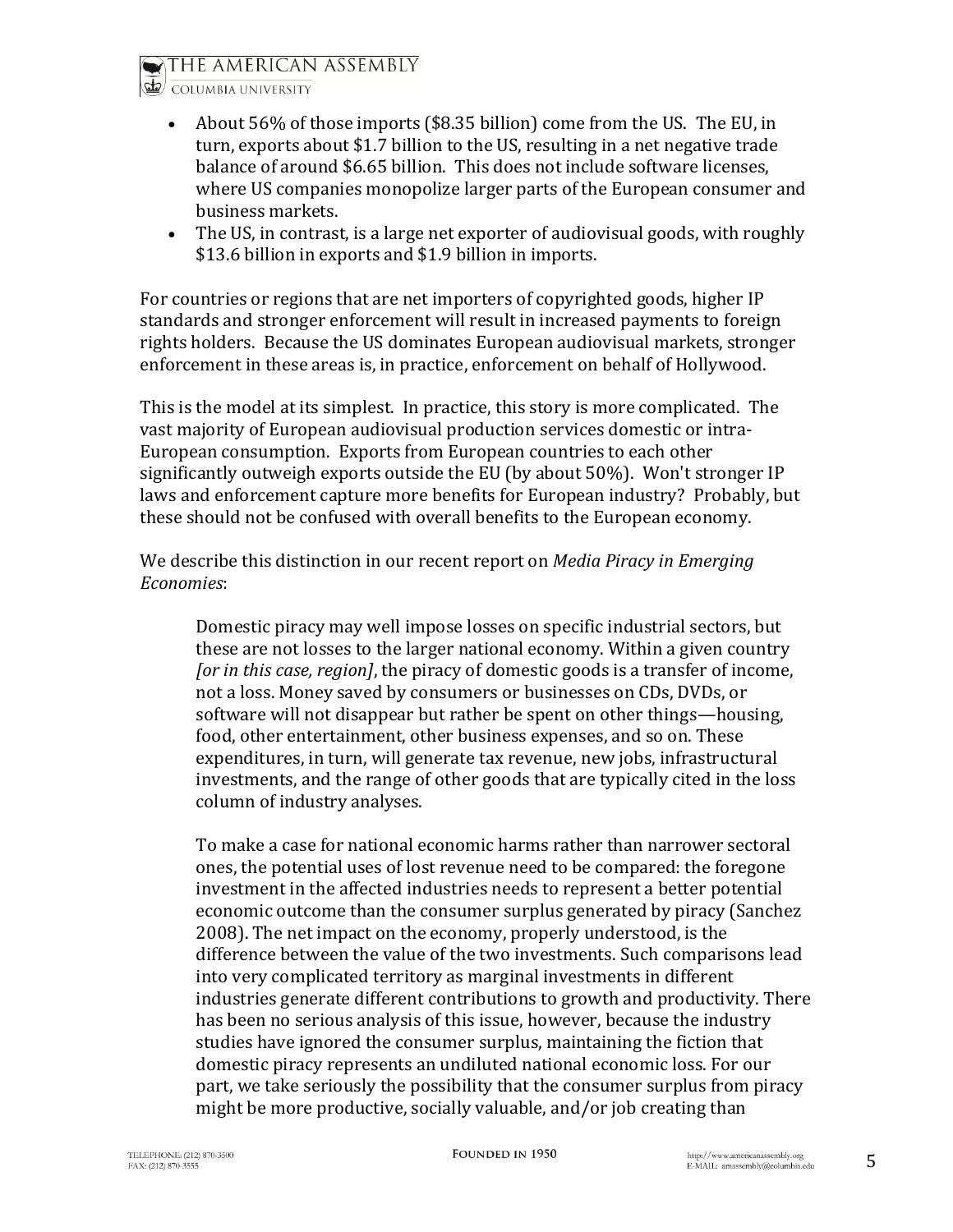additional investment in the software and media sectors. We think this likelihood increases in markets for entertainment goods, which contribute to growth but add little to productivity, and still further in countries that import most of their audiovisual goods and software—in short, virtually everywhere outside the United States. (Karaganis 2011b:16)

The EC speaks for the European audiovisual industries on these issues, who stand, in theory, to gain from stronger IP enforcement. <sup>1</sup> But who speaks for the massive and very real consumer surplus? No one. The subject is taboo. I'm aware of only one study that makes any effort to model it: the Dutch government funded "Ups and Downs: Economic and Cultural Effects of File Sharing on Music, Film and Games," which estimated the annual welfare benefit from music filesharing in the Netherlands at around 100 million euros (Huygen et al. 2009). Crude extrapolation by population across Europe would put the figure at around 3 billion euros.

l

 $1$  Although this benefit is usually treated as self-evident, research on consumer practices paints a more uncertain picture. Numerous studies show that high rates of digital piracy correlate closely with high rates of legal digital consumption. Accordingly, penalization of this group, especially through Internet disconnection, is also penalization of the industry's best customers (HADOPI 2011; Karaganis 2011a).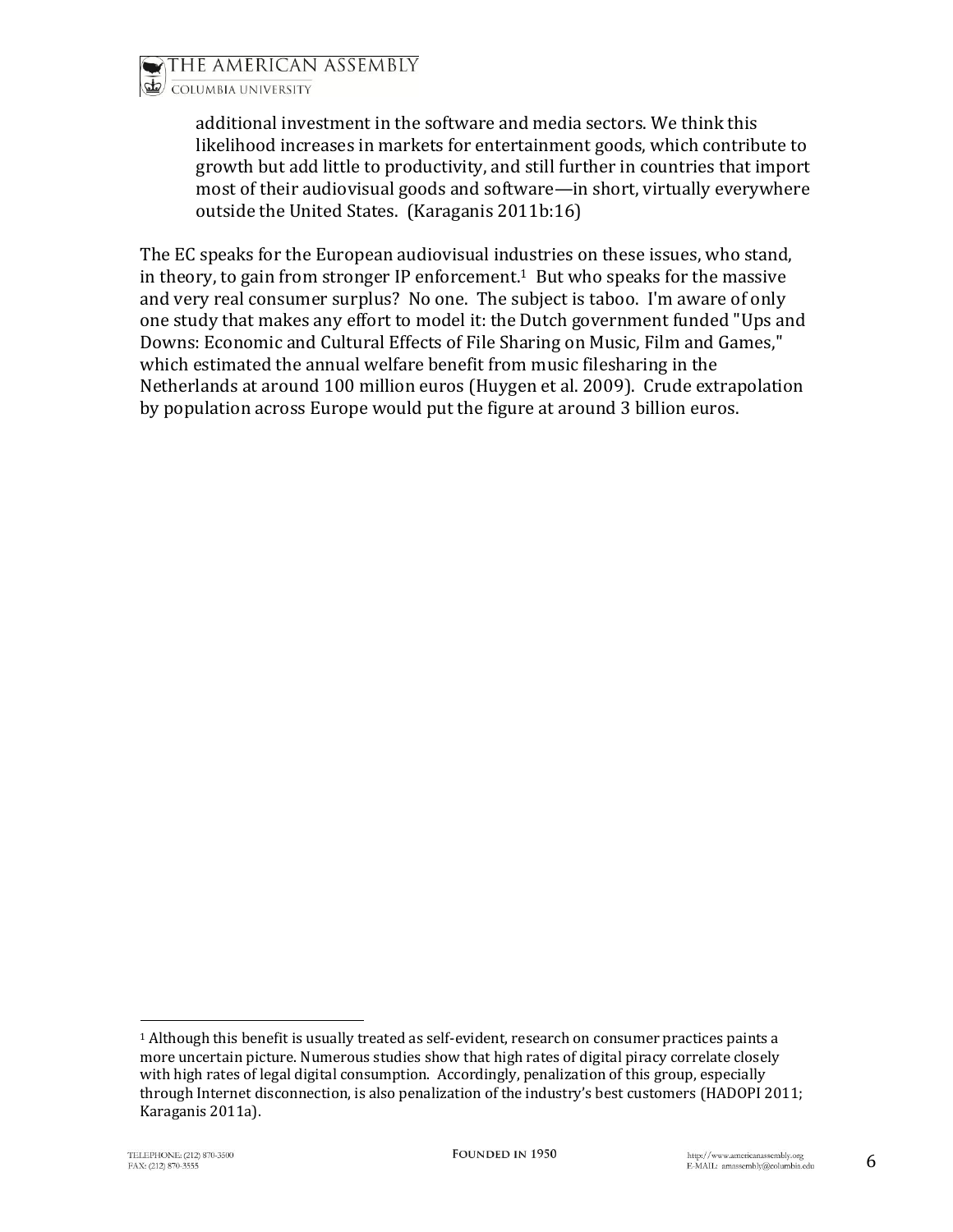THE AMERICAN ASSEMBLY COLUMBIA UNIVERSITY

## <span id="page-6-0"></span>**Whose Piracy is It?**

Can we determine to what extent piracy actually impacts European movies? For better and for worse, the answer appears to be: very little. The news website Torrentfreak regularly compiles lists of the top ten films downloaded via BitTorrent, which generally track recent Hollywood hits. Torrentfreak furnished me a ranking of the 99 top downloaded movies for the first half of July (99 because the top 100 included *Thor* under two different titles). Although it not a rigorous sample, it provides a starting point for looking at the geography of global demand for film. Among these 99 films:

- 74 were solely US productions
- 3 were solely European productions
- 3 were Indian productions
- 17 were jointly produced by the US and one or more other countries, including 14 with European companies.
- UK production companies were solely responsible for 2 films, and partnered in 11 more.
- German companies co-produced 4 films.
- Canadian companies co-produced 3 films.
- South African and New Zealand companies were sole producers of 1 film each.
- Japan and Romania co-produced 1 each.

French production is an interesting case given the leading French role in promoting both strong IP protection and Europeanist cultural politics—including the well known 'cultural exception' for trade in audiovisual goods and services. French companies figure in only 4 films on the list—and in no cases for movies filmed in France, in French, or prominently involving French actors or filmmakers. The No.1 film on the list, *[Source Code](http://www.imdb.com/title/tt0945513/)*, was coproduced by Vendome Pictures—a relatively new French production company dedicated to producing, by all appearances, American movies. *Source Code* stars Jake Gyllenhaal and was filmed in Chicago.

Another feature of this list is that 97 of 99 of the films are in English (the two non-English films are Indian). The list makes a strong case that, in the absence of licensing

## **The Top 99 Pirated Movies on Bittorrent**

#### **July 5-15, 2011**

Source Code X-Men First Class Bad Teacher Ironclad I Am Number Four Sucker Punch The Adjustment Bureau The Next Three Days The Way Back TRON: Legacy The Chronicles of Narnia: The Voyage of the Dawn Treader Fast Furious 5 How Do You Know Thor Kill the Irishman Rio Unknown The Kings Speech Elephant White Just Go with It Hall Pass The Fighter Season of the Witch Transformers 3 Dark of the Moon Gnomeo and Juliet Bridesmaids Inception Delhi Belly Fast Five Cars 2 200 MPH Jackass 3D Water For Elephants Battle: Los Angeles Pirates of the Caribbean: On Stranger Tides Unstoppable Due Date Green Lantern Paul Faster Arthur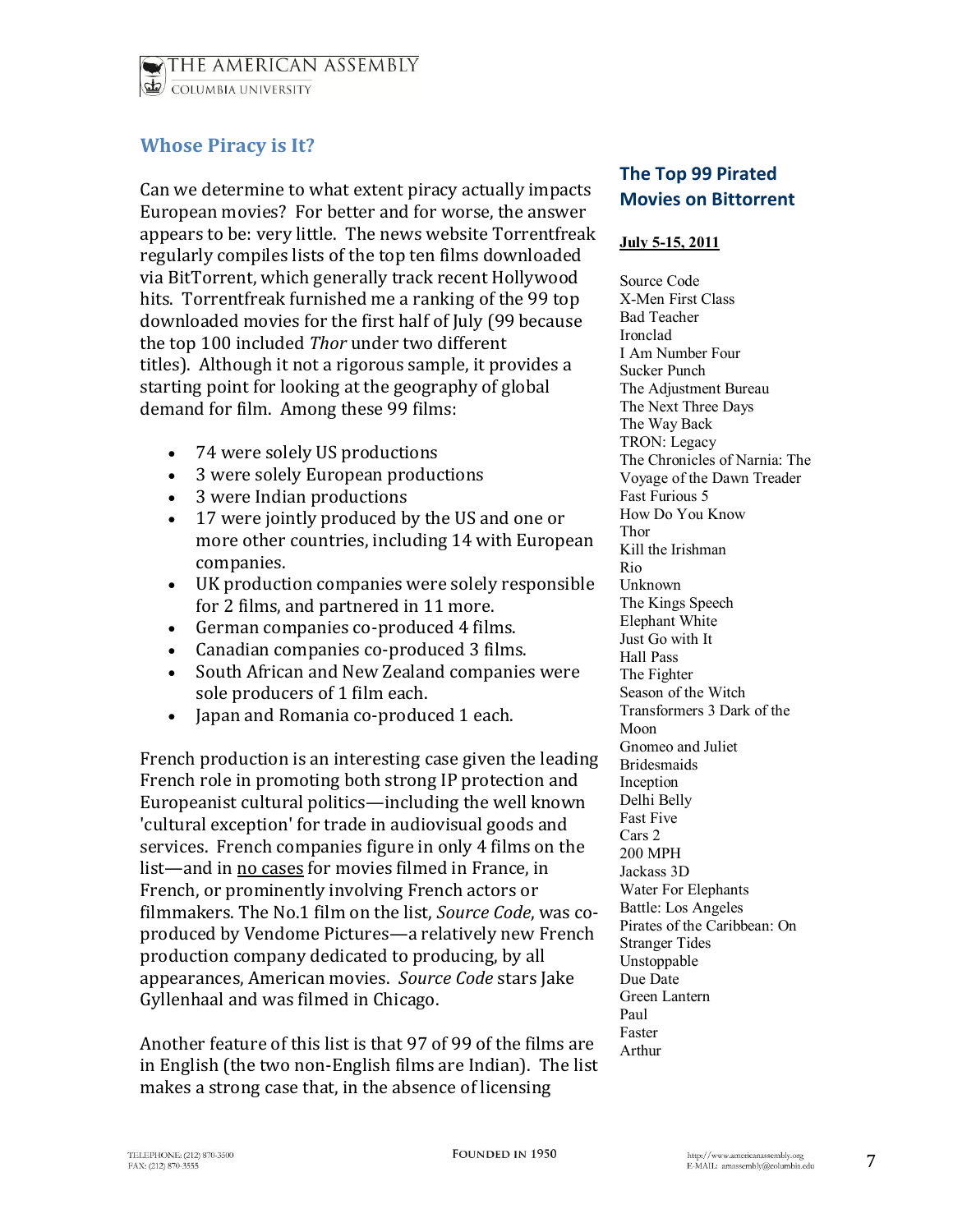

barriers, the international market is an English language market and more particularly a Hollywood market that occasionally involves foreign production partners.

Even the long tail (down to #99 at least) isn't European. For the most part, it's composed of B and C list Hollywood movies from the last year: the Kevin Bacon film *Elephant White*; the Dennis Quaid movie *Soul Surfer*; the Russel Crowe/Elizabeth Banks film, *The Next Three Days*; the Topher Grace/Anna Faris flick, *Take Me Home Tonight,* and many others. According to the MPAA, 677 film were produced by US production companies in 2009. Hundreds of these movies go straight to the back catalog. And even that number is well off the peak of 2006-2007.

Is this the sign of a European cinema in decline? Not if we look at the number of feature films produced, which should certainly factor into any account of piracy's effects on incentives to produce. The number of feature films produced in Europe has increased every year in the last five. Almost 1200 were produced in 2009 (European Audiovisual Observatory 2010)



For better and for worse, European film operates within a system of high public subsidies, low budgets, and persistent cultural and institutional market barriers at the national level.

Kung Fu Panda 2 Murder 2 127 Hours Little Fockers Insidious Yogi Bear Thor Tales of Asgard A Lonely Place for Dying Limitless The Mechanic The Tourist The Hit List Age of the Dragons Beastly Rango Wake Wood Black Swan The Hangover Part II Priest The Warriors Way True Grit Sniper: Reloaded **Burlesque** The Social Network No Strings Attached Morning Glory Hereafter The Lincoln Lawyer Blood Out Despicable Me Harry Potter And The Deathly Hallows Part 1 The Roommate The Witches of Oz The Dilemma Take Me Home Tonight Wrecked Wolf Town Big Mommas: Like Father, Like Son Inside Job Megamind Jackboots on Whitehall Horrible Bosses 5 Days of War The Rite [Screa](http://piracy.ssrc.org/wp-content/uploads/2011/08/number-of-movies.png)m 4 Scott Pilgrim vs the World The Chaperone Tangled Gullivers Travels Three Kings Malayalam Jumping The Broom Robin Hood Paranormal Activity 2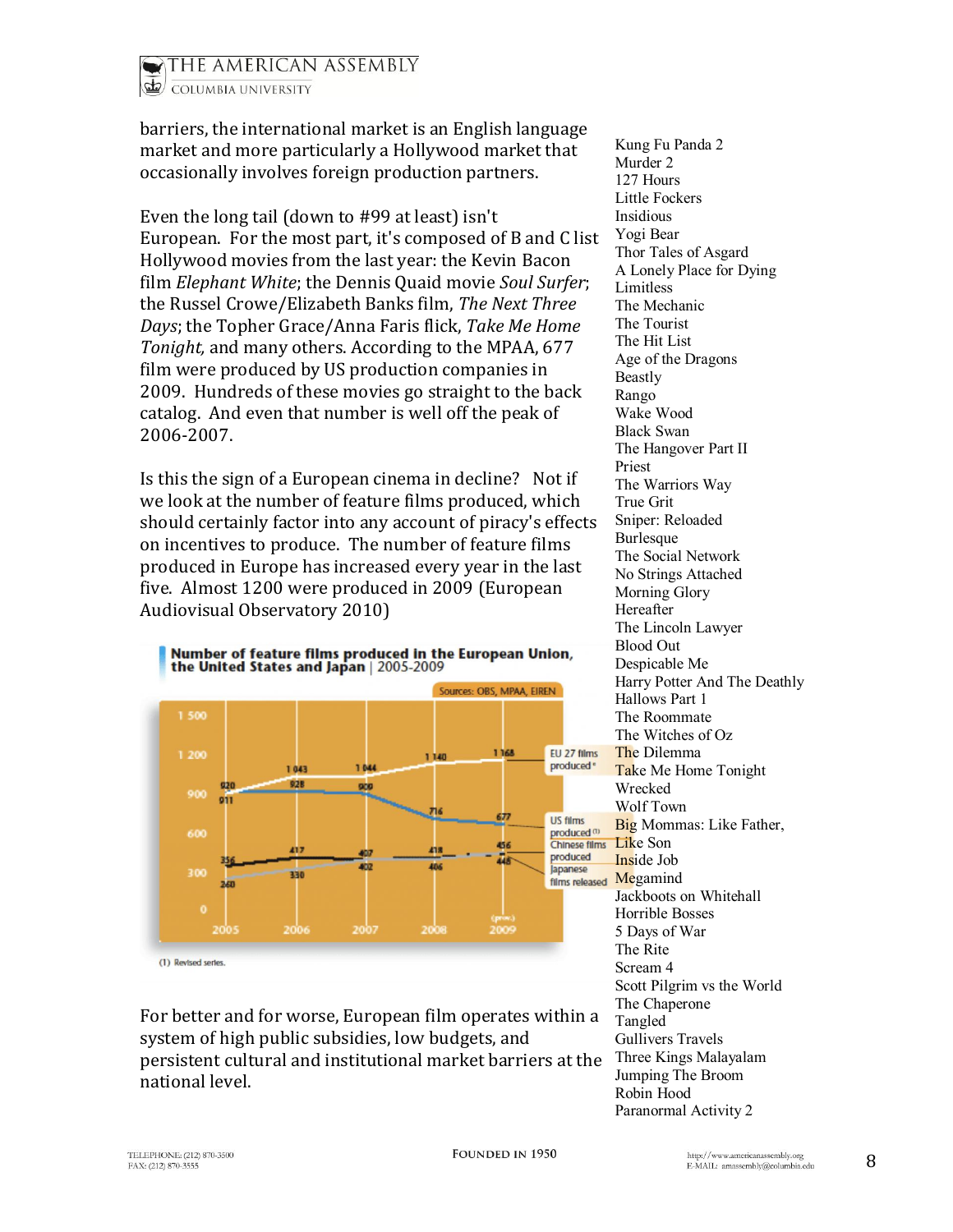

The resulting industry is a major success if measured by the quantity of production, and arguably also in terms of cultural diversity and 'quality' of the kind associated with the auteur tradition. But the European cinema also remains resolutely 'national,' with a high proportion of revenues coming from domestic distribution and relatively few films attaining wider European (or global) success.

Its Kind of a Funny Story Waiting For Forever Soul Surfer Iron Man 2 Hanna Easy A



Source: film distributors, EAO<sup>206</sup>

**The blue part of the chart is the percentage of a film's total audience that it receives in its home country (vs. the rest of Europe).** (KEA European Affairs 2010)

Some of this insularism reflects linguistic and cultural differences within Europe. And some of it reflects the fragmentation of the European market. The burden of rights clearance across 27 countries and innumerable production companies makes it very difficult to distribute European films widely within Europe—and far more difficult, in particular, than licensing large catalogs from the six US studios. The EC has made reducing these market barriers a high [priority,](http://ec.europa.eu/avpolicy/docs/library/studies/multiterr/exec_sum_en.pdf) but has shown less certainty about how to move forward. As a 2008 EC report on the subject noted:

the practice of territorial licensing has a lot to do with commercial decisions based on the structure of a European market that is characterised by linguistic and cultural differences, as well as by high transaction costs in distributing local content across borders. (KEA European Affairs 2010:185)

In other words, it's not clear where the market obstacles stop and the mismatch of product with demand begins.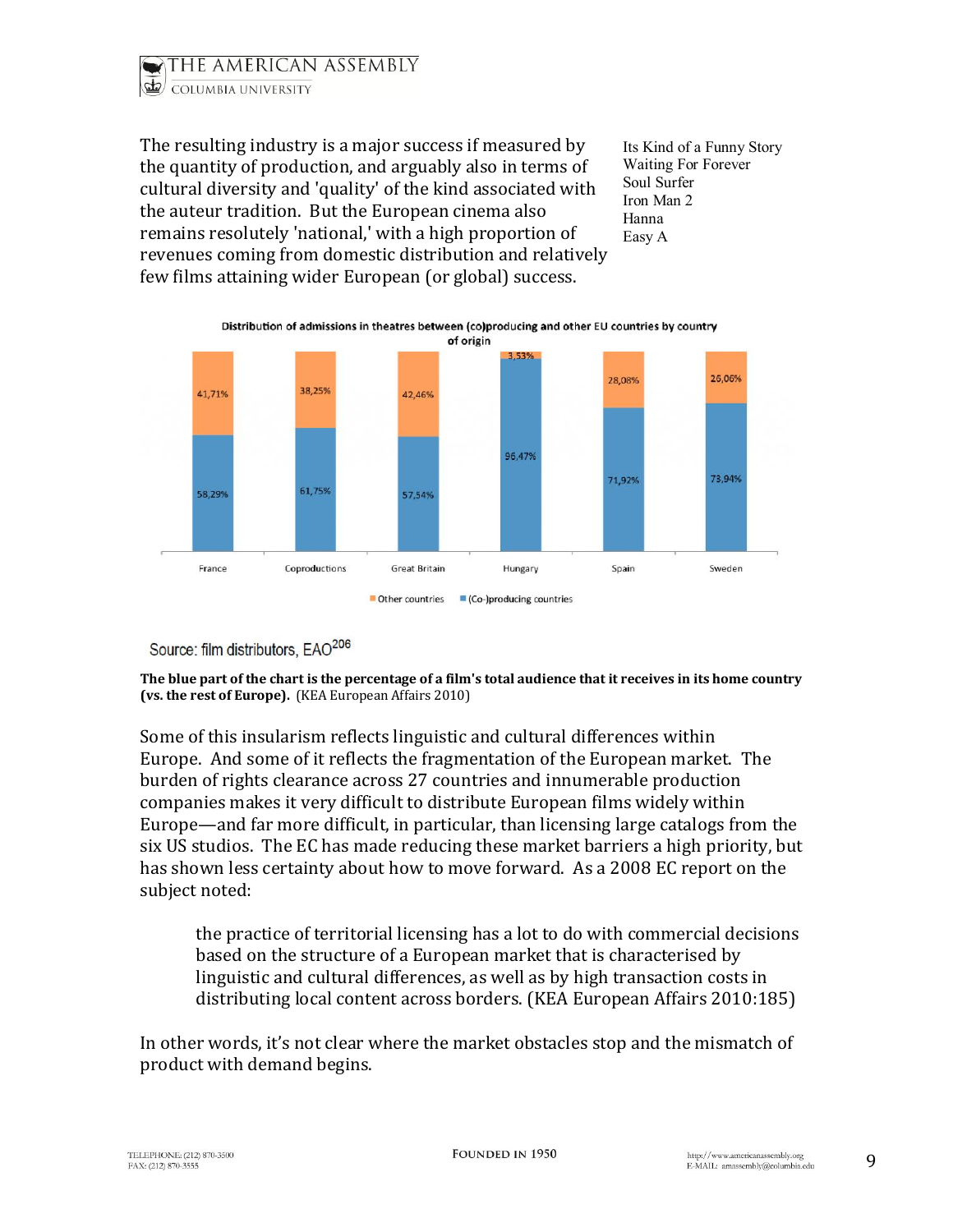

COLUMBIA UNIVERSITY

Here, our list of downloaded films points to the future—and to one of the main dilemmas facing European cultural policy. The emergence of a more unified audiovisual market suits both the political project of European unity and the culturalist project of making more European productions available to more Europeans. Given the current constraints, lower barriers to licensing will certainly increase the range of European offerings to European consumers.

But there's a catch. So far, the European market (and beyond that, the global market) has had little to do with expressions of cultural specificity or auteur-driven visions. It has to do, above all, with making films in English that minimize those particularities. It means producing a Europe built around historical epics (*Ironclad*), sci-fi/fantasy (*Inception, Harry Potter*) or, often quite literally, the perspective of the universal (American) tourist, like last year's *The Tourist* (Johnny Depp in Venice) or *Unknown* (Liam Neeson in Berlin). All of the above were joint US/EU productions on our July download list. And it means a European film industry reorganized further into an investment vehicle for Hollywood movies, like Vendome Pictures, the now defunct publicly-funded Medienfonds in Germany (*Battlefield Earth*, *Terminator 3*), or Luc Besson's massive, soon-to-be opened Cite du Cinema north of Paris.

There are, of course, benefits to greater integration into global markets, both in business and cinematic terms. But it is important to be clear about the future that follows from current EC IP policies. It is not a defense of European heritage orprimarily—a vision of the French auteur able to bring his or her distinctive vision to a global audience. It's a vision of European production companies as slightly better integrated junior partners in global Hollywood.

It's this junior partnership that should be weighed against the wider sacrifices of privacy and freedom of speech built into so many recent national and EC-level IP enforcement policies, such as the French '3-strikes' plan, which will cut French citizens off of the Internet for the piracy of Hollywood productions. Strong enforcement reinforces status quo positions in the market, but at an escalating public cost as consumer behavior becomes the real focus of enforcement activities. There is nothing in these policies will alter the balance of cultural power or change the direction of payments. That's why I've characterized EC enforcement plans as: "send money to the US."

## <span id="page-9-0"></span>**How the European Commission Took Up the Cause of Hollywood**

How did Europe get here? Tellingly, there was little initial European enthusiasm for a broad trade agreement on IP in the 1980s. By most accounts, lobbying by US tech and pharmaceutical industries made the difference, capitalizing on a wider overestimation of—and nostalgia for—Europe's role as a cultural superpower, when it was the primary beneficiary of stronger international IP laws. More narrowly, the European Commission's IP activism can be traced to the actions of a handful of American CEOs, who convinced their European counterparts of the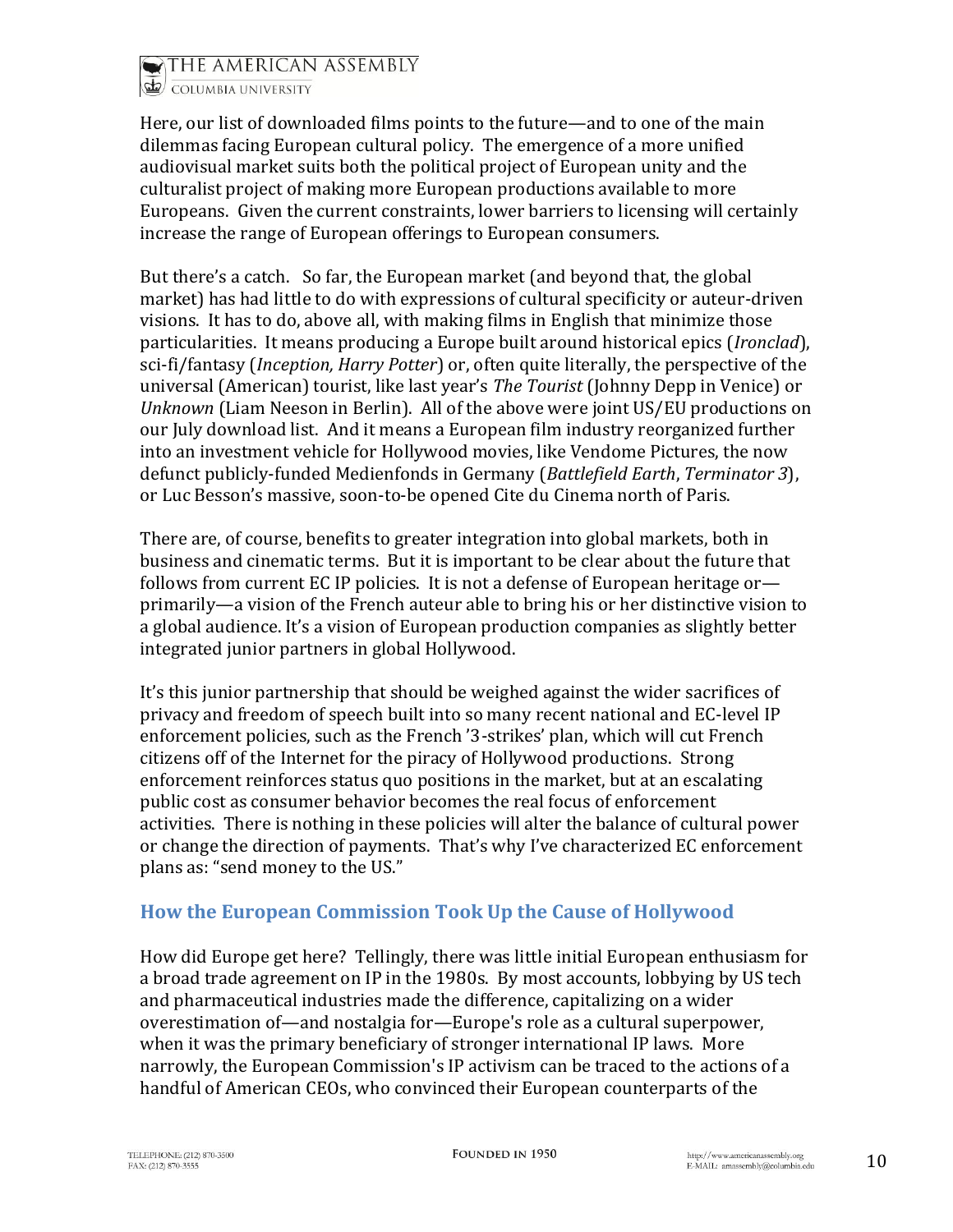

benefits of a global IP deal in the run-up to the WTO agreement in the 1980s. Those counterparts, in turn, applied pressure on their national governments and, through them, the EC.

This gambit has been described in several histories of the WTO negotiations, including Peter Drahos and John Braithewaite's excellent *[Information Feudalism](http://cgkd.anu.edu.au/menus/PDFs/Information%20Feudalism.pdf)* (2007).

EC bureaucrats were less keen on trying to harmonize intellectual property standards via the trade regime. They had had some experience of the difficulties of trying to harmonize intellectual property standards in Europe. Some states, such as Germany and the UK, were keen on higher standards while others, such as Spain and Italy, were not so inclined. The view coming out of the EC at this time was to press on with the initiative on counterfeiting in the GATT (a lot of luxury European trade marks were the subject of counterfeiting) and make a general IP code a much longer-term priority....

The problem facing Pratt and Opel *[Edmund Pratt, CEO of Pfizer and John Opel, Chairman of IBM]* was clear enough. They had to convince business organizations in Quad countries *[the US, the EU countries, Japan, and Canada]* to pressure their governments to include intellectual property in the next round of trade negotiations. That meant first convincing European and Japanese business that it was in their interests for intellectual property to become a priority issue in the next trade round.....

Pratt and Opel**'** s response was swift. In March 1986 they created the Intellectual Property Committee (IPC).24 The IPC was an ad hoc coalition of 13 major US corporations: Bristol-Myers, DuPont, FMC Corporation, General Electric, General Motors, Hewlett-Packard, IBM, Johnson & Johnson, Merck, Monsanto, Pfizer, Rockwell International and Warner Communications. It described itself as **'**dedicated to the negotiation of a comprehensive agreement on intellectual property in the current GATT round of multilateral trade negotiations**'** (pp.117- 118) ....

Enrolling European business in the network was the essential first step for the IPC... The IPC had established a line of dialogue with the Union of Industrial and Employers**'** Confederations of Europe (UNICE) in November 1986. It proved vital. In Europe**'** s more hierarchically ordered world of business lobbying, UNICE was the key portal of European business influence on the EC. During 1986 and 1987 close cooperation developed between UNICE representatives and EC officials; UNICE was given the opportunity to comment on the EC**'** s negotiating position and drafts. In May 1987 UNICE produced its own position paper on GATT and intellectual property arguing that the EC**'** s approach was **'**deemed too narrow by European industry**'** and that the **'**scope of the negotiations must be broadened**'** to include other areas of intellectual property where European industry was making heavy R&D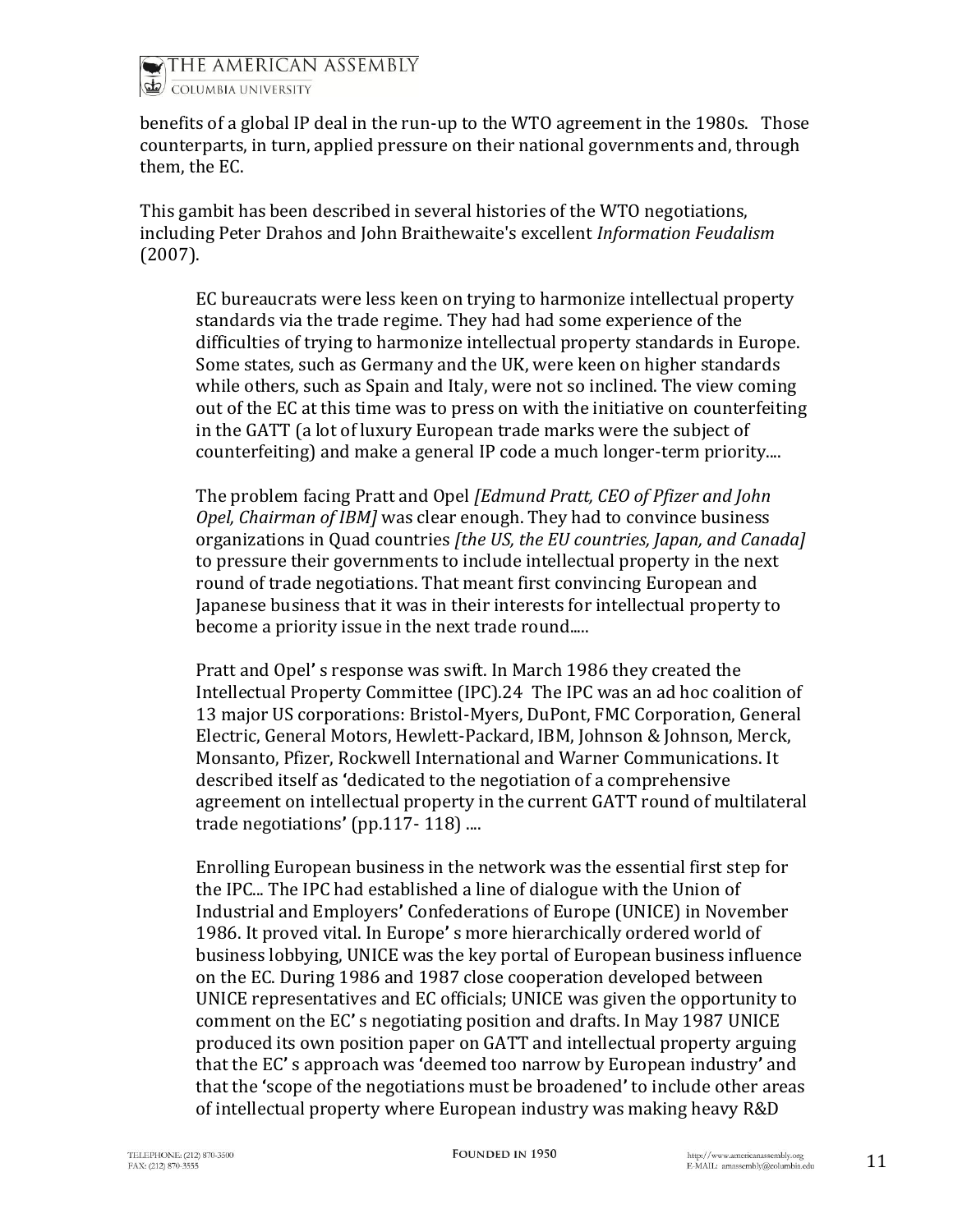investments. In the following months this became the position of European Community negotiators (p.128)....

Perhaps what US CEOs were able to sell to their European and Japanese counterparts was a vision of a globally secure business future. Ultimately, US corporations might do best out of the globalization of intellectual property standards. A world in which US corporations were dominant but European and Japanese corporations still remained powerful players and strategic partners was preferable to a world in which corporations from all these countries faced competition from increasingly efficient developing country manufacturers. It made sense for the most powerful corporations from the world**'** s three strongest economies to collaborate on a project that would enable them to lock up the intangible assets of business in the new millennium and allow them to use those assets to set up production facilities wherever it suited them best. The international character of their production along with their need to capture new markets became the basis of the mutual interest needed for an alliance between them. (p.119) ....

Although they never quite grasped the fact, European trade negotiators had more in common on intellectual property standards with their developing country counterparts than they realized. The US initiative on intellectual property was aimed at European and Japanese markets as much as it was at the tiger economies of Asia. (p.83)

That's the past and arguably the present. But what would a disenchanted, liberated EC do in the future?

It could start by distinguishing more clearly between the broader welfare interests of EU citizens and the commercial interests of junior production partners in global Hollywood. In an earlier era, it was plausible to think of these commercial and public interests as substantially the same. Movies were cheap and played a much larger role in public culture. French or German or Swedish cinemas made stronger claims to being globally-relevant, distinctive national cultural champions. Copyright infringement was harder, less frequent, and generally industrially organized, which made enforcement a relatively painless proposition.

Today is different. As IP enforcement targets individual behavior and comes into conflict with other basic values (privacy, freedom of expression), commercial and public interests have begun to diverge. How can we realign them?

The EC could also think differently about Europe's opportunities in the larger digital media transition. Where some parts of the EU audiovisual industries lose from piracy, the larger impact is chronically exaggerated in  $EC$  statements<sup>2</sup> and mitigated

l <sup>2</sup> The continued use of the TERA/BASCAP study "Building a Digital Economy: The Importance of Saving Jobs in the EU's Creative Industries" (TERA Associates 2010) as the standard for economic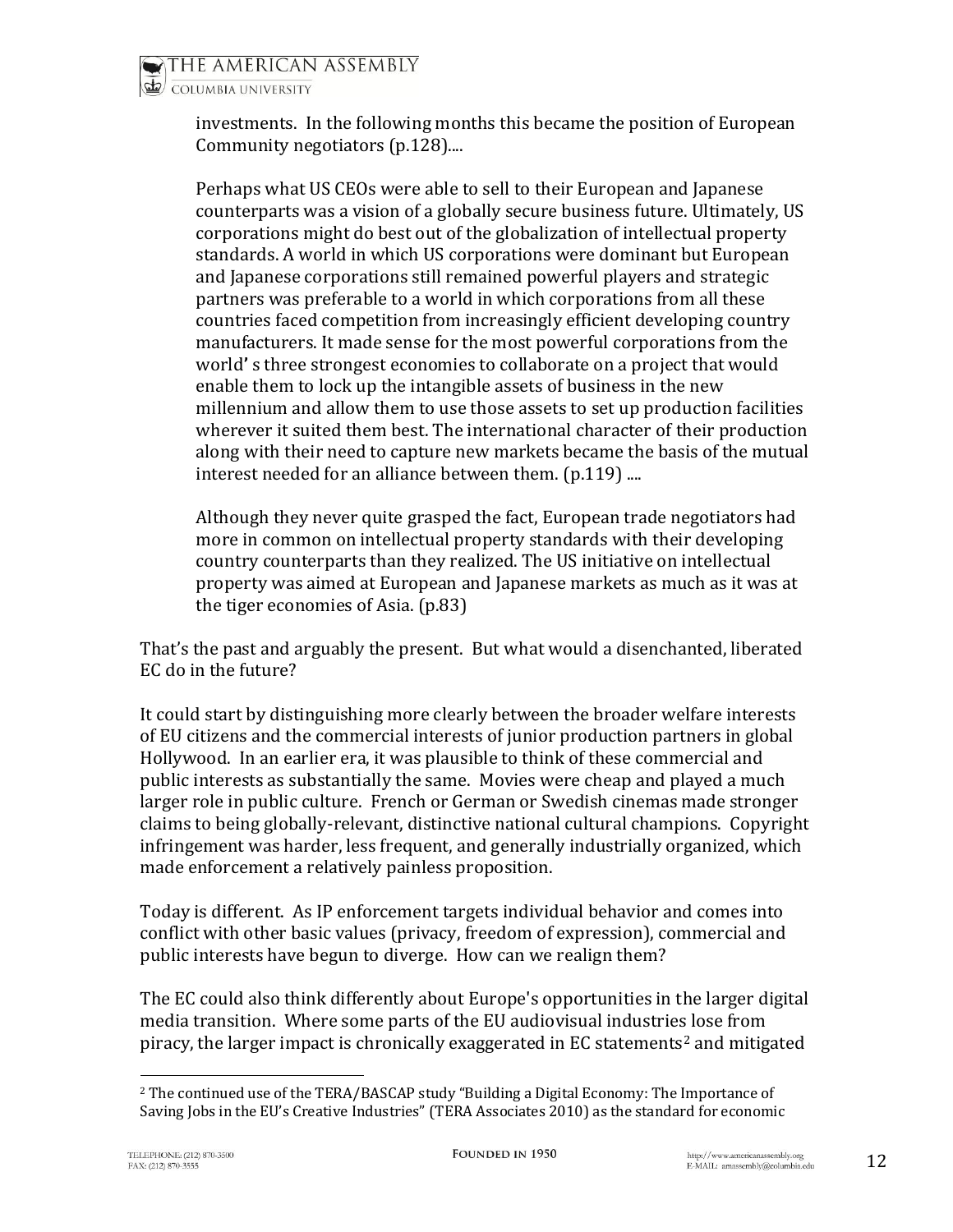

(if not completely overshadowed) by public subsidies for production. This may be an inefficient system that produces a lot of movies that relatively few people want to see, but it's arguably a pretty good model for managing the transition to a more fully realized digital media economy, in which piracy drives the development of cheap, legal, digital access (e.g., Spotify) (Greeley 2011), and public subsidies ensure that there's a lot of relatively rich European content to distribute. That is a reasonable basis for a digital media economy that leverages Europe's strengths, rather than reinforces its weaknesses. Equally importantly, it provides a basis for ending the costly war on non-commercial file sharing, which threatens to become a more generalized war on unmonitored Internet use.

Creating a more unified European audio-visual market is an important goal in this context, but also an achievement that is likely be built on the homogenization of EU production. The public subsidy model is probably the only counterweight—at a continued cost to wider commercial prospects. As we argue in the next section, struggling to adopt the fragile economics of Hollywood blockbusters is a risky bet that should probably be left to the commercial sector. Leading the way in strengthening digital enforcement against non-commercial filesharing seems like an especially bad choice in this context since its short term effect is just to send money to the US. Europe has little to lose from a wait-and-see approach.

Finally, it is important to de-moralize the IP debate. At the Americans' insistence, it's a trade policy debate now, and nothing should be freely conceded by the lesser partner in those trades. What, in other words, do the French get in return for enforcing Hollywood's copyrights? The answer should not be limited to: the dignity of the French auteur. Don't bring a knife to a gun fight.

## <span id="page-12-0"></span>**The Curse of Harry Potter**

IP policy and audiovisual subsidies are commonly treated as separate subjects. But both regimes structure and regulate the audiovisual market in Europe. As digital technologies proliferate, a functional (if unintentional) division has emerged between public subsidy policies governing production and enforcement policies governing digital distribution—with the results we have described above. This section is an attempt to outline a modernized policy framework for distribution that addresses the distortions in both regimes and puts EU cinema on a more competitive footing for regional and global audiences.

As noted earlier, Europe produces a very large number of movies, but few that reach sizable audiences beyond the national markets in which they are made. This localism has an obvious linguistic component. People want to see movies in their

 $\overline{a}$ 

impact analysis is particularly egregious in this regard. The study has been repeatedly debunked, including in Karaganis (2011b) and the recent 'Supporting Document CC' of the Hargreaves review (Hargreaves 2011).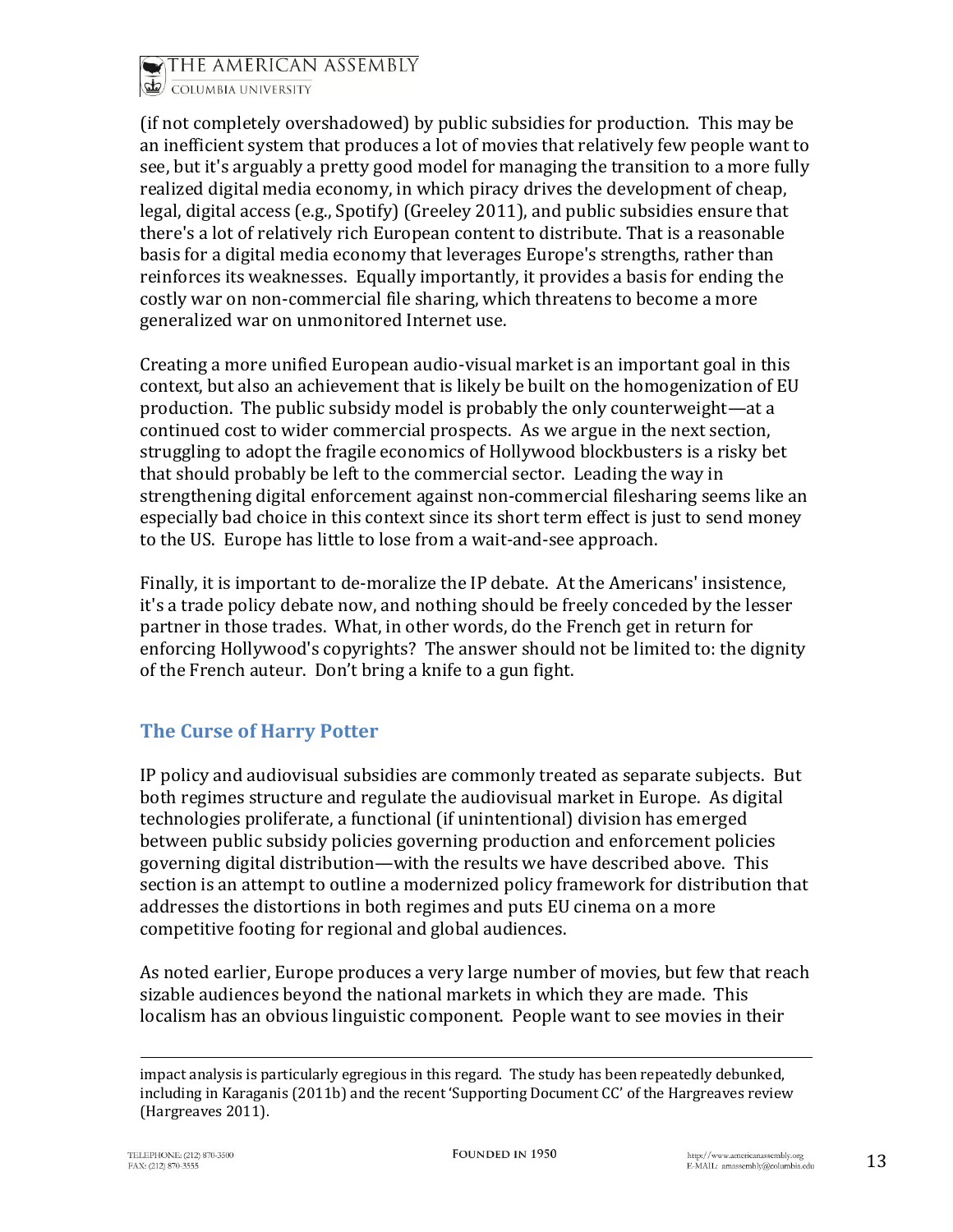

own language. But localism is also built into the elaborate system of public support for European film, in which dozens of national funding bodies subsidize literally thousands of small production companies: 600 in France, 400 in the UK, 200 in Germany, and so on. These subsidies are very unevenly distributed across the EU, but add up to roughly  $\epsilon$ 1.3 billion in direct grants (see chart below and Brettell, Gardiner, and Robins 2008) and about another billion in tax breaks. According to the EC, roughly 80% of films receive some public subsidies.

The chart below presents this data as a per capita subsidy. Restoring nominal figures, France provides the most in grants and the UK the most in tax breaks. The UK leads overall with a total public subsidization of film production of around  $\epsilon_1$ billion. France follows at around  $\epsilon$ 600 million; then Germany at around  $\epsilon$ 200 million. Figures for other countries drop off quickly from there (this was in 2004).



Most of this funding is contingent on the money being spent in-country, subject to various formal and informal territorialization requirements. Territorialization is a complex issue that manifests the tensions in the EU cultural mandate. On the one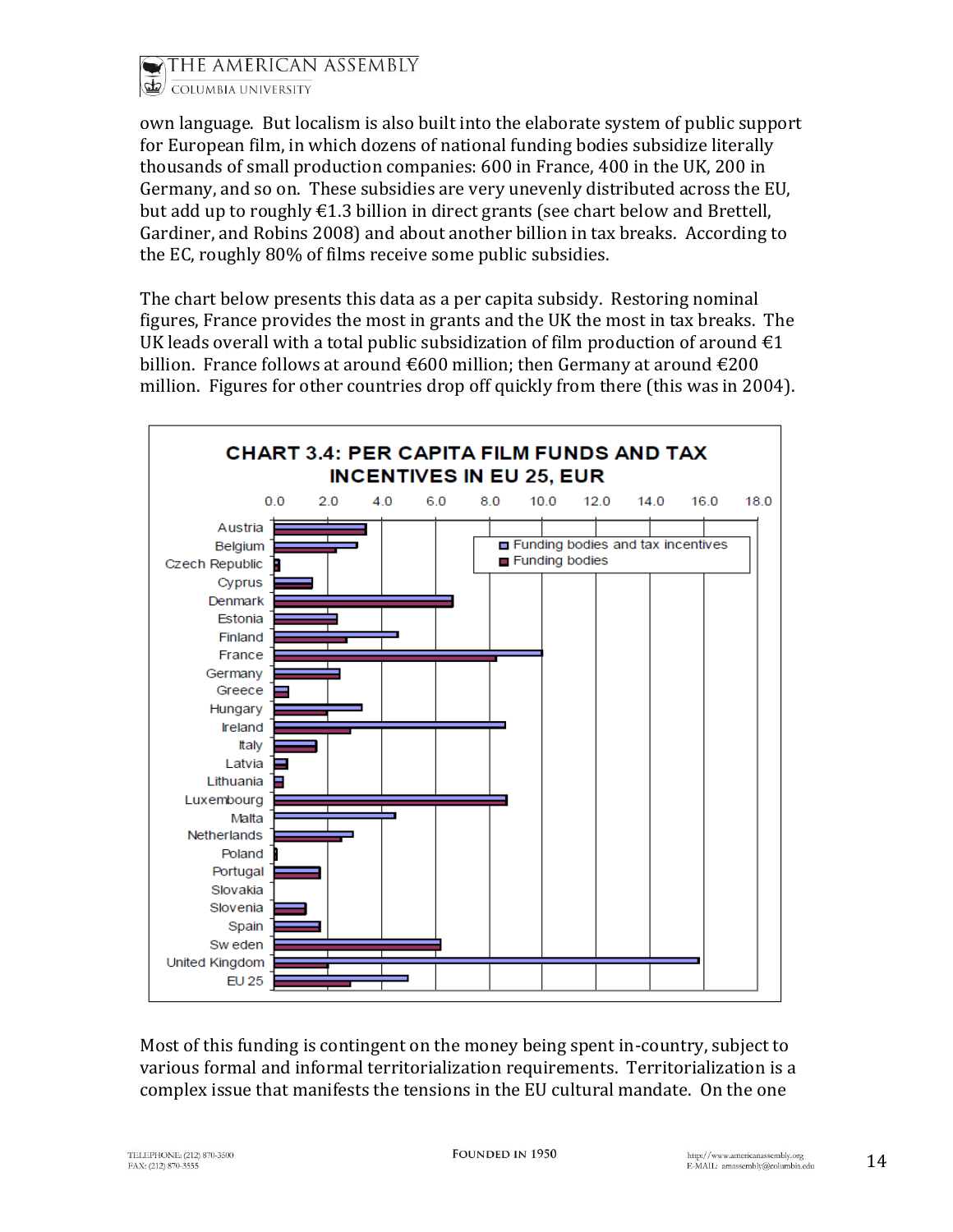

COLUMBIA UNIVERSITY

hand, territorialization runs, by definition, against the common market principles of the EU. The various conditions and rewards act as market barriers, defending local players but also underwriting competition among EU members for Hollywood production dollars—a race that, in this instance, the EC views as a destructive competition to, yes, send money to the US (European Commission 2011). On the other hand, such rules prioritize the linguistic and cultural diversity agenda that is also basic to EC audiovisual policy. Local productions are more likely to be in local languages, use local actors, reflect local circumstances, and so on. Territorialization rules thus blend cultural policy with industrial policy at the national level. For these reasons, most people in the business believe that territorialization is also key to the more general case for audiovisual subsidies, since these decisions are still made nationally (Brettell et al. 2008).

The Bretell/Cambridge Economics study makes clear, however, that the overall effects of territorialization are basically incalculable given the current data. The existing funding system is strongly dominated by the UK, France, and, to a lesser extent, by small countries like Ireland and Sweden, which provide high levels of per capita support. But Bretell et.al found that, with the exception of Ireland, none of these had strong formal territorialization rules. Also clearly present, however—but harder to measure—are an array informal factors, such as the need for mastery of the language, bureaucratic culture, and social networks surrounding different national funding bodies. These played—and surely continue to play—a large role in de facto territorialization.

Given these complexities, there would appear to be is little to do on this front short of creating an EU-wide funding body as a counterbalance—both to territorialization and to the sharp funding inequalities among EU members. On a list of problems with the EU audiovisual market, however, this is probably a low priority.

The primary goal of such arrangements at all levels should be the subsidization of small market and/or niche market products systematically underproduced by the commercial system. Territorialization is a blunt instrument for achieving these goals, but diversity—cultural, linguistic, or other—is an appropriate goal for audiovisual policy in a profoundly multicultural polity.

The subsidization of large commercial productions, in contrast, has no such justification. As the EC paper for this consultation notes, subsidies to such productions "distort competition among European production locations. In these cases, the question is not whether the film will be produced but only where this will be done." There is, in short, no compelling EU public interest here. Quite the contrary: there is a strong public interest in ending the race to the bottom among EU countries to attract Hollywood productions. I describe this phenomenon as The Curse of Harry Potter in reference to the UK tax breaks created to keep Warner Bros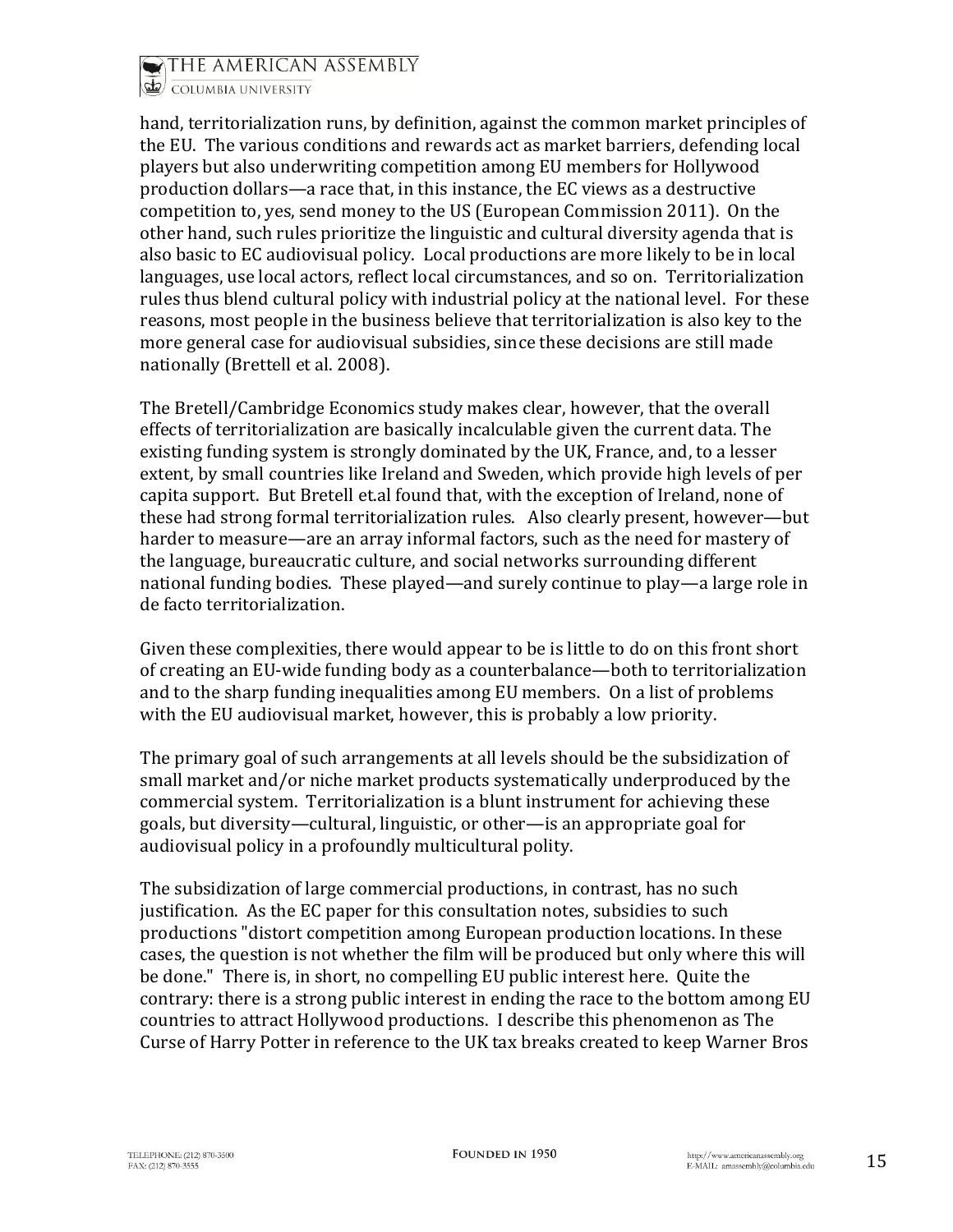

COLUMBIA UNIVERSITY

from relocating Harry Potter production to the Czech Republic in 2005. <sup>3</sup> Since individual countries are unlikely to unilaterally disarm in this competition, this is a prime candidate for EC-level guidelines. Although some countries have implemented tiered support levels, based on budgets, we have what we believe to be a more elegant and encompassing solution below.

Ultimately, the central issue is whether European audiovisual culture can move toward a model that isn't as sharply defined by subordination to Hollywood on the one hand, and by the cultural and organizational fragmentation of the EU market on the other. There's nothing new in this question, but the persistent failure to resolve it over at least two decades of coordinated EU/EC policy suggests that some rethinking of the state's role in promoting culture may be needed. Traditionally, public funding has been built around two goals: encouraging local production and attracting external investment. Distribution strategies, in turn, have been mostly the province of state-funded broadcasting. Neither set of investments solves the basic challenge facing most European movies: obscurity. Neither exploits the vast new potential of the Internet and digital distribution. It is, I would argue, impossible to characterize this is a funding problem, a content problem, a filmic sensibility problem or anything else until the EU addresses the licensing issues that block international distribution and the cultivation of wider audiences. And licensing in two respects:

C**ollective rights management**. At present, European films are difficult to distribute within Europe because rights clearance involves so many different companies. Unlike in music, there is very little collective rights management in the audiovisual sector. That there should be more, in some form, is uncontroversial at this point. There are a variety of proposals to address this problem, many of which are stymied by the lack of incentives for producers to do anything about the issue. Here's a suggestion.

- The EU could create a transitional program to *make grants to production companies in return for turning over management of their rights to an EUwide collective rights organization*. This would be voluntary: if a company felt it could do a better job managing it rights, it need not apply. If the rights organization did its job properly, these incentives could be phased out.
- Such grants could also come with requirements to *share production budget information*, which would partly address the lack of data around practices like territorialization and begin to create the evidentiary basis for the next round of rationalization of EU cultural policy.

 $\overline{a}$ 

<sup>3</sup> See Oxford Economics (2010). This support includes a 16% cash rebate on any UK based expenses for films with budgets over 20 million pounds and tax indemnity for the full domestic budget. (Milmo and Martinson 2005). Oxford Economics documents (and plays into) this competitive dynamic in its 2010 report on the value of the UK film industry—notably by hyping Hungarian public subsidies as a danger to British production. Because there is almost no information in this lengthy report on the cost of these tax breaks in the UK, I rely here on the older 2003 data.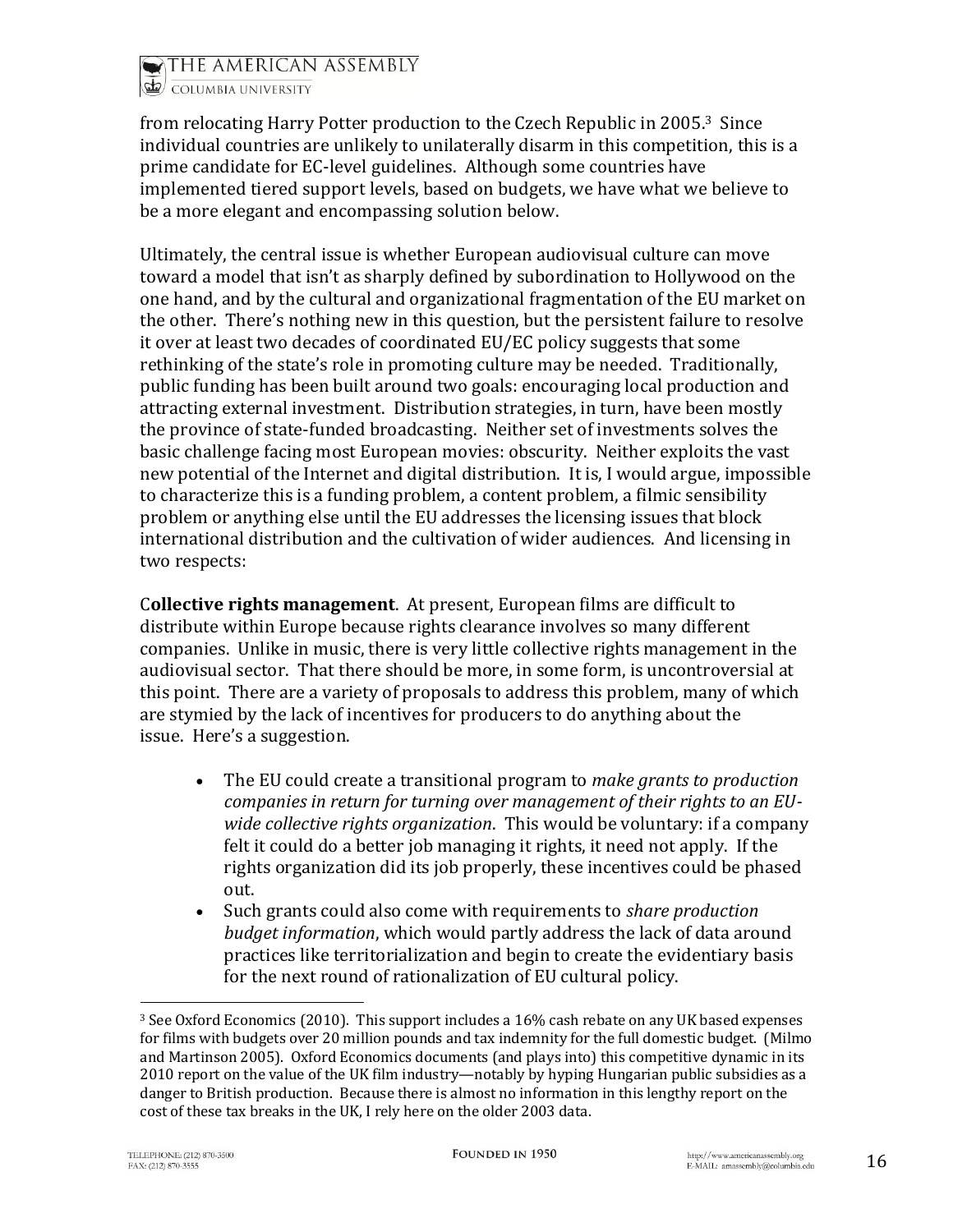

**Creative Commons licensing**. EU funding bodies must think more creatively about how to enable the widespread digital distribution of European works—in and outside of Europe. The perceived value of perpetual commercial exploitation in this context is a myth for all but a few classics and consequently an obstacle to this rethinking. Few of 2009's 1200 films made money. Most suffer first and foremost from obscurity. And the wider European and international markets are already locked up by American movies and TV. How, under these circumstances, can producers and distributors build an audience for European movies? Here is a twopart proposal:

- Make significant public funding contingent on Creative Commons commercial use licensing of the work *after an initial period of commercial exploitation*. <sup>4</sup> Provisionally, five years after first release—leaving sufficient time for the film to pass through all the major commercial distribution windows. The CC license would allow works to circulate at no cost, without requiring permission from the rightsholder.
- Allow the production company *to buy out of this clause* if it chooses to do so (notably, if the film is a hit with prospects for longer term returns) by paying back the funding agency.

These proposals have five interrelated goals:

- Dramatically increase the availability of European film in international markets, thereby creating a feedback loop between international reception and production.
- Defuse the anxiety around piracy (there is no starving auteur with violated rights at the end of this story—only well fed ones).
- Create a probably permanent competitive advantage over Hollywood in regard to transaction and licensing costs.
- Provide an ex-post way out of the public funding of blockbusters (while still protecting small market films and riskier bets).
- Provide a clearer sense of the public funding mission in the digital era: to maximize not only the production of culture, but also the ability to experience and enjoy it. Public funding should maximize public utility.

These changes would mark a major shift in the strategies of public support for the audiovisual sector. Properly constructed, however, they need not represent a decrease in the revenues of the sector—and indeed would provide a massive opportunity to build new audiences. Because the current model has many stakeholders, such steps would be politically difficult. But it seems clear that absent this or some similar shift toward greatly expanded distribution, the European audiovisual sector will remain a marginal, nationally-bound enterprise within

 $\overline{a}$ <sup>4</sup> http://creativecommons.org/licenses/by-nd/3.0/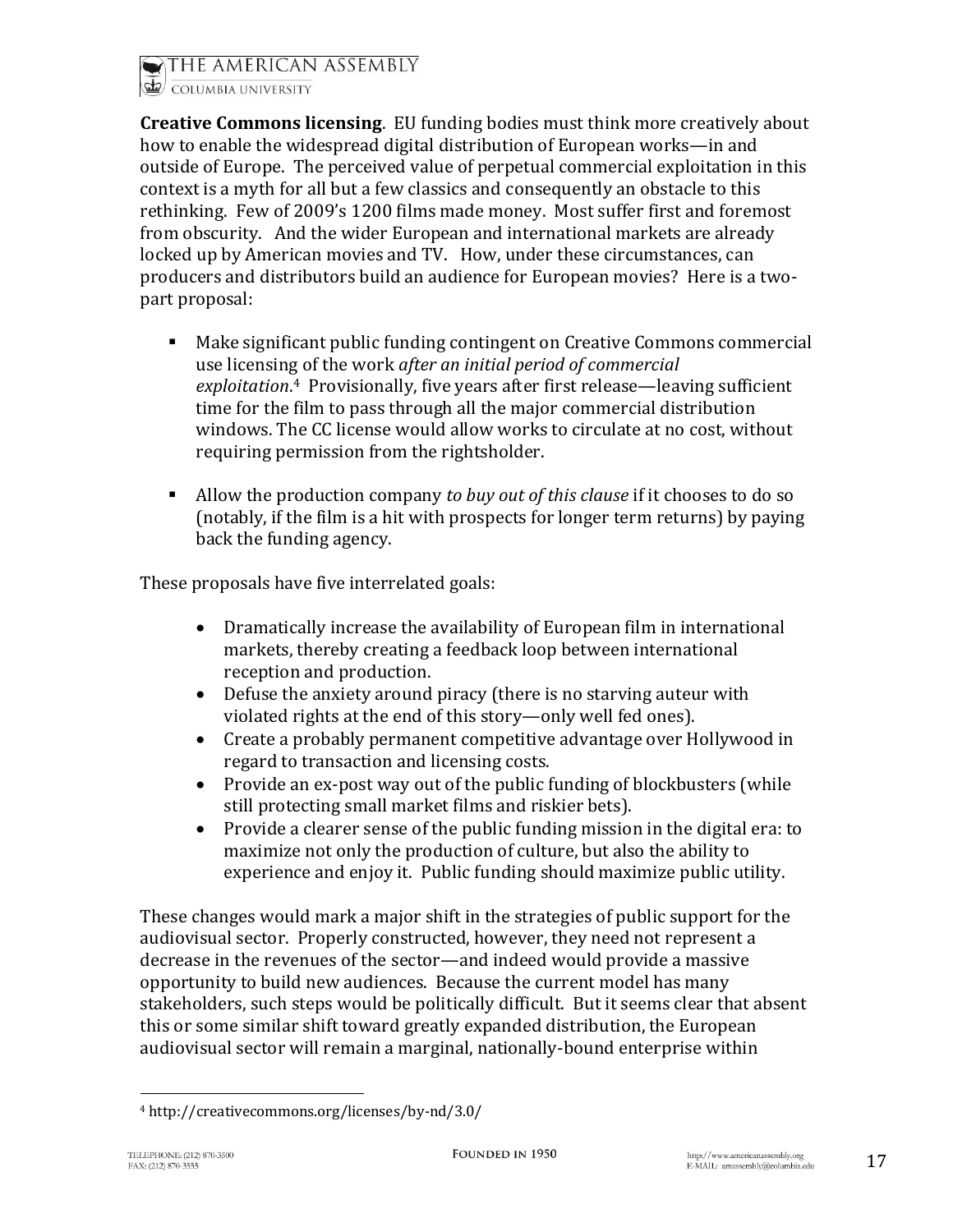

Europe and beyond it. Audiovisual policy will devolve further into intra-EU competition for Hollywood productions. It is time to lift The Curse of Harry Potter.

#### <span id="page-17-0"></span>**References**

- Brettell, Saxon, Ben Gardiner, and Ian Robins. 2008. Study on the Economic and CulturalImpact, notably on Co-productions,of Territorialisation Clauses of stateaid Schemes for Films andAudiovisual Productions. Cambridge Economics.
- Drahos, Peter. 2007. Information Feudalism: Who Owns the Knowledge Economy? New Press, The.
- European Audiovisual Observatory. 2010. Focus 2010: World Film Market Trends. Retrieved (http://www.obs.coe.int/online\_publication/reports/focus2010.pdf).
- European Commission. 2011. Assessing State Aid for Films and other Audiovisual Works.

Greeley, Brendan. 2011. "Daniel Ek's Spotify: Music's Last Best Hope." Bloomberg Businessweek, July 18 Retrieved (http://www.businessweek.com/magazine/daniel-eks-spotify-musics-lastbest-hope-07142011.html).

- HADOPI. 2011. Biens culturelset usages d'internet :pratiques etperceptions desinternautes français.
- Hargreaves, Ian. 2011. Digital OpportunityA review of Intellectual Property and Growth. UK Government Intellectual Property Office Retrieved (http://www.ipo.gov.uk/ipreview.htm).
- Huygen, Annelies et al. 2009. Ups and downs Economic and cultural effects of file sharing on music, film and games. TNO Information and Communication Technology.
- Karaganis, Joe. 2011a. "HADOPI Says: Let's Try Cutting off Nose to Spite Face." Retrieved (http://piracy.ssrc.org/hadopi-says-lets-try-cutting-off-nose-tospite-face/).
- Karaganis, Joe. 2011b. Media Piracy in Emerging Economies. SSRC Retrieved (http://piracy.ssrc.org).